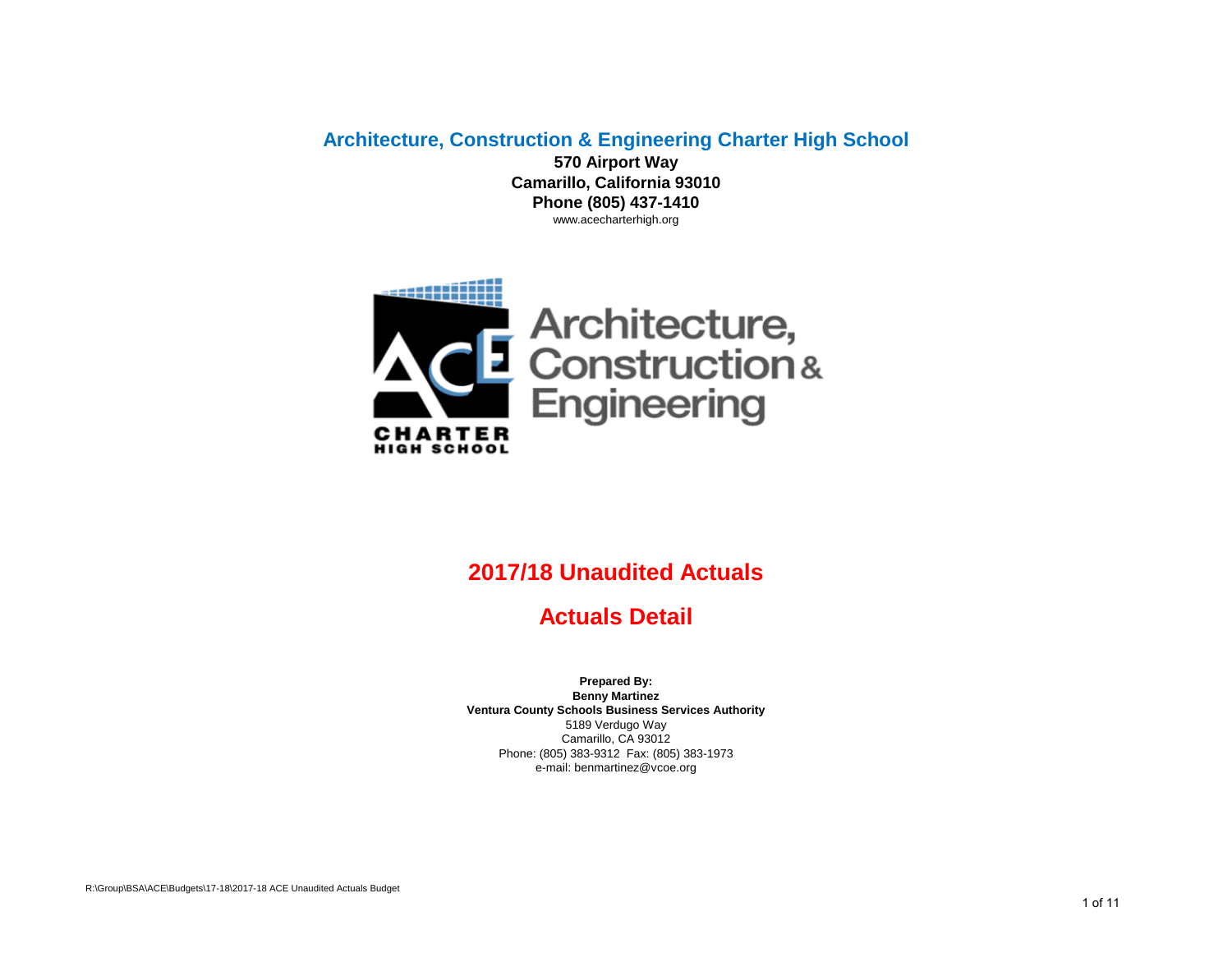#### *Architecture, Construction & Engineering Charter High School 2017/18 Unaudited Actuals Actuals Detail*

## *Table of Contents*

#### **PAGE**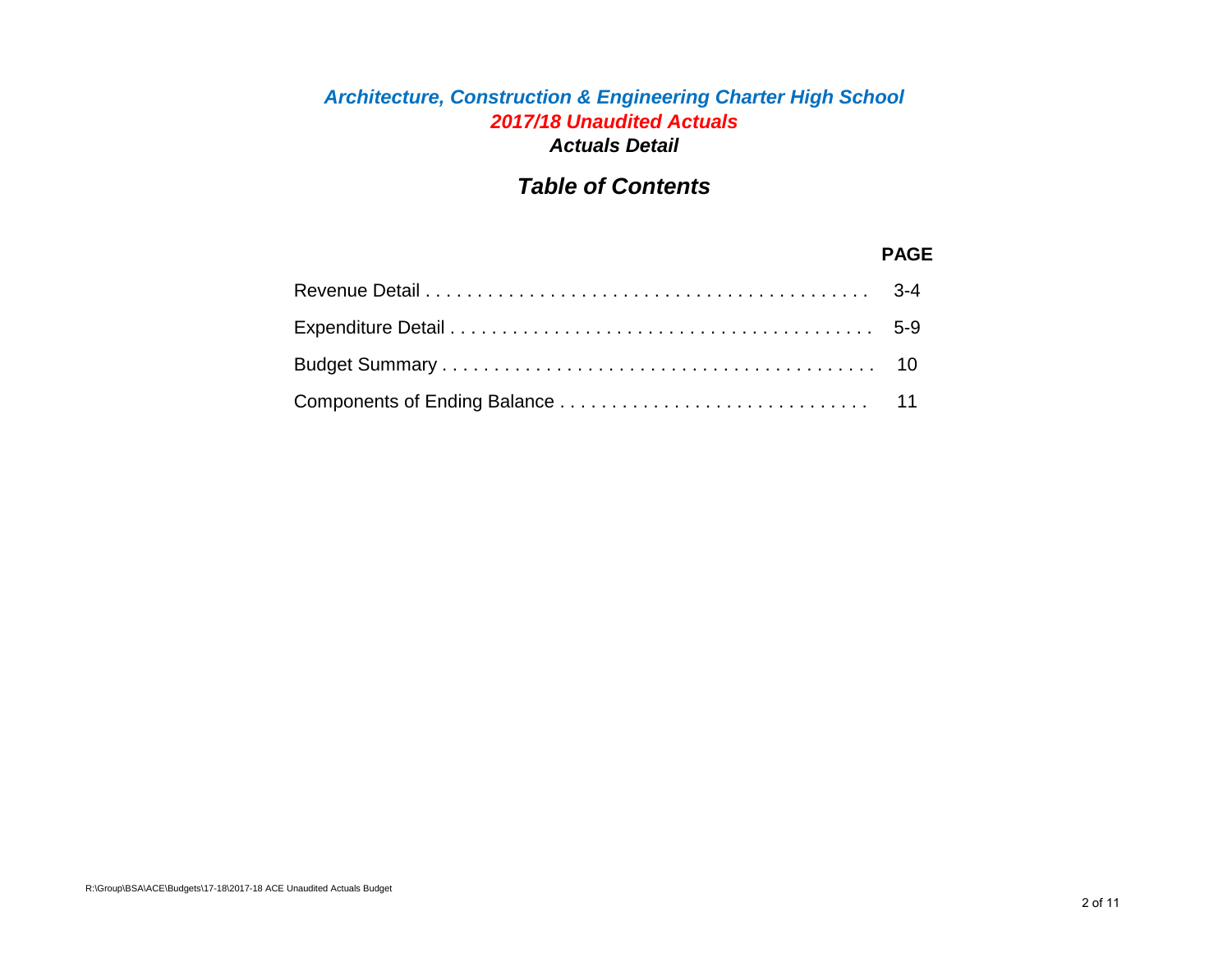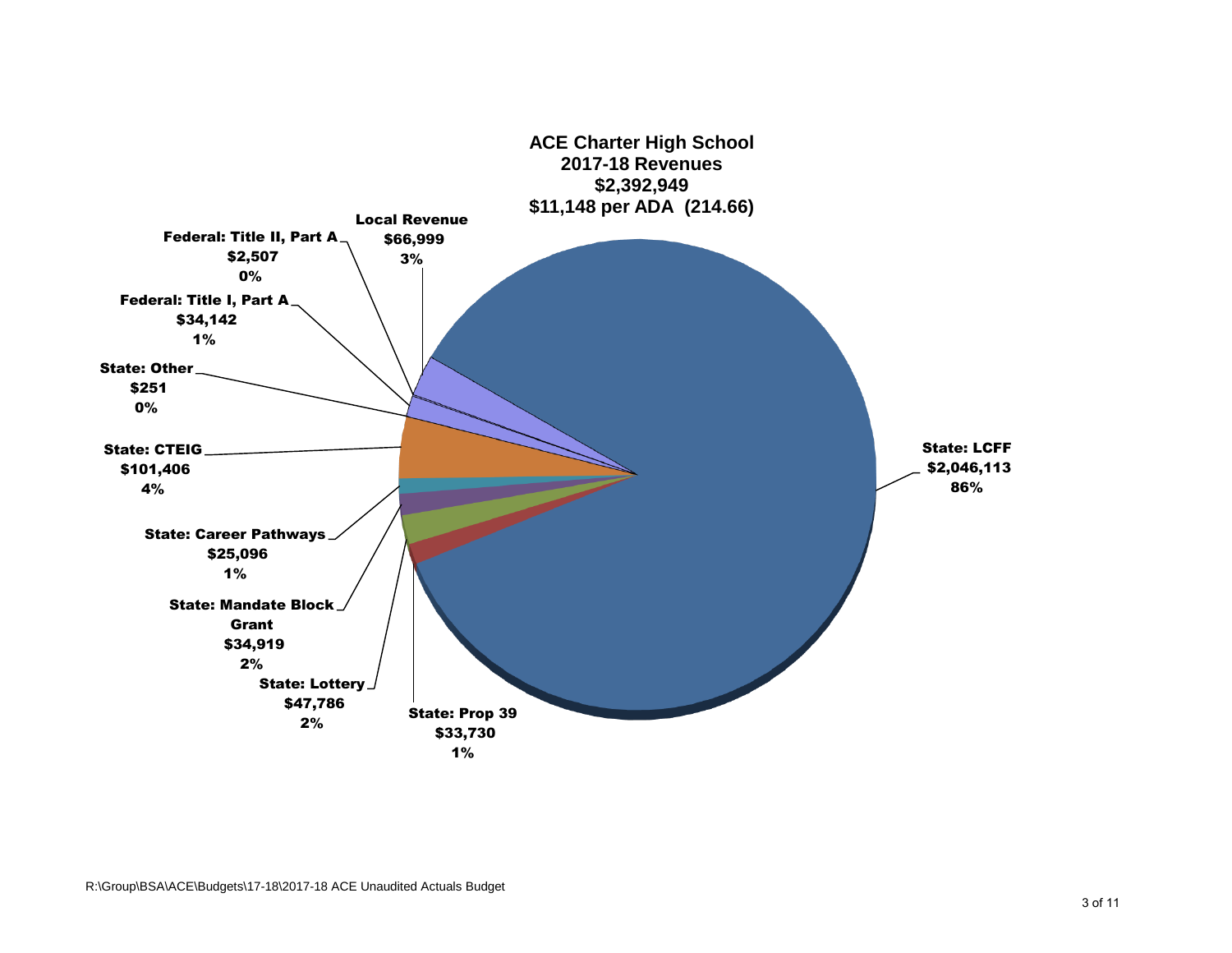|                       | B<br>C<br>Α                                 |                                                  |                                                                         |         | H                |           |                  |                                               |                     | K           |
|-----------------------|---------------------------------------------|--------------------------------------------------|-------------------------------------------------------------------------|---------|------------------|-----------|------------------|-----------------------------------------------|---------------------|-------------|
| 1                     |                                             |                                                  | <b>ACE Charter High School</b>                                          |         |                  |           |                  |                                               |                     |             |
| $\overline{c}$        | Based on Governor's 2018-19 Budget Proposal |                                                  |                                                                         |         |                  |           |                  |                                               |                     |             |
| 3                     |                                             |                                                  |                                                                         | 2017-18 |                  | 2017-18   |                  | <b>Estimated vs. Actuals</b><br><b>Change</b> |                     |             |
| $\overline{4}$        |                                             |                                                  |                                                                         |         | <b>Estimated</b> |           | <b>Unaudited</b> |                                               |                     |             |
| $\overline{5}$        | <b>Object</b>                               | <b>Description</b>                               | <b>Comments</b>                                                         |         | <b>Actuals</b>   |           | <b>Actuals</b>   |                                               | <b>Amount</b>       | %           |
| 6<br>$\overline{7}$   |                                             |                                                  |                                                                         |         |                  |           |                  |                                               |                     |             |
|                       |                                             | <b>Revenue Limit Sources</b>                     |                                                                         |         |                  |           |                  |                                               |                     |             |
| 8                     | 8012                                        | Education Protection Act (Prop 30)               |                                                                         | \$      | 329,293          | \$        | 343,741          | \$                                            | 14,448<br>1,548 New | 4.39%       |
| $\boldsymbol{9}$      | 8012                                        | Education Protection Act (Prop 30)               | Prior Year Adjustment<br><b>State Aid</b>                               |         |                  |           | 1,548            |                                               |                     | $-2.43%$    |
| 10                    | 8011                                        | Local Control Funding Formula                    |                                                                         |         | 1,072,148        |           | 1,046,047        |                                               | (26, 101)           |             |
| 11                    | 8011                                        | <b>General Purpose Block Grant</b>               | Prior Year Adjustment                                                   |         |                  |           | (17,980)         |                                               | (17,980) New        |             |
| $\overline{12}$       | 8096                                        | In Lieu                                          | <b>OUHSD</b>                                                            |         | 647,228          |           | 656,325          |                                               | 9,097               | 1.41%       |
| 13                    | 8096                                        | In Lieu                                          | Prior Year Adjustment                                                   |         |                  |           | 16,432           |                                               | 16,432 New          |             |
| $\overline{14}$       |                                             | <b>Total Revenue Limit Sources</b>               |                                                                         |         | \$2,048,669      |           | \$2,046,113      | \$                                            | (2, 556)            | $-0.12%$    |
| $\overline{15}$       |                                             | <b>Federal Sources</b>                           |                                                                         |         |                  |           |                  |                                               |                     | $-0.16%$    |
| 16                    | 8290                                        | Title I, Part A                                  |                                                                         | \$      | 34,196           | \$        | 34,142<br>2,507  | \$                                            | (54)<br>2,507       | <b>New</b>  |
| $\overline{17}$<br>18 | 8290                                        | Title II, Part A<br><b>Total Federal Sources</b> |                                                                         | \$      | 34,196           | \$        | 36,649           | \$                                            | 2,453               | 7.17%       |
| $\overline{19}$       |                                             | <b>Other State Revenue</b>                       |                                                                         |         |                  |           |                  |                                               |                     |             |
| $\overline{20}$       | 8550                                        | Mandate Block Grant                              | Prior Year ADA x \$44                                                   | \$      | 8,254            | \$        | 8,036            | \$                                            | (218)               | $-2.64%$    |
| $\overline{21}$       | 8550                                        | <b>One-time Mandated Costs Claims</b>            | \$147 x P/Y ADA                                                         |         | 26,825           |           | 26,883           |                                               | 58                  | 0.22%       |
| $\overline{22}$       | 8560                                        | <b>Unrestricted Lottery</b>                      | 214.66 ADA x 1.04446 @ \$146.00                                         |         | 32,734           |           | 33,997           |                                               | 1,263               | 3.86%       |
| $\overline{23}$       | 8560                                        | <b>Unrestricted Lottery</b>                      | Prior Year Adjustment                                                   |         |                  |           | 594              |                                               | 594                 | <b>New</b>  |
| 24                    | 8560                                        | <b>Restricted Lottery</b>                        | 214.66 ADA x 1.04446 @ \$48.00                                          |         | 10,762           |           | 12,257           |                                               | 1,495               | 13.89%      |
| $\overline{25}$       | 8560                                        | <b>Restricted Lottery</b>                        | Prior Year Adjustment                                                   |         |                  | 938       |                  |                                               | 938                 | <b>New</b>  |
| $\overline{27}$       | 8590                                        | <b>Other State Revenue</b>                       | CTEIG 6387                                                              |         | 102,785          |           | 101,406          |                                               | (1, 379)            | $-1.34%$    |
| 28                    | 8590                                        | <b>Other State Revenue</b>                       | California Clean Energy (VCOE) 6230                                     |         |                  |           | 33,730           |                                               | 33,730 New          |             |
| 29                    | 8590                                        | Other State Revenue                              | College Readiness Block Grant 7338                                      |         | 9,500            |           |                  |                                               | (9,500)             | $-100.00\%$ |
| 31                    | 8590                                        | Other State Revenue                              | Misc                                                                    |         |                  |           | 251              |                                               | 251                 | <b>New</b>  |
| $\overline{32}$       |                                             | <b>Total Other State Revenue</b>                 |                                                                         | \$      | 190,860          | $\bullet$ | 218,092          | S.                                            | 27,232              | 14.27%      |
| 33                    |                                             | <b>Other Local Revenue</b>                       |                                                                         |         |                  |           |                  |                                               |                     |             |
| 34                    | 8660                                        | Interest                                         | .90% Interest Rate                                                      | \$      | 3,600            | \$        | 3,086            | \$                                            | (514)               | $-14.28%$   |
| 35                    | 8677                                        | Other Local Revenue                              | VC Innovates Grant 6382                                                 |         | 18,837           |           | 18,781           |                                               | (56)                | $-0.30%$    |
| 36                    | 8677                                        | <b>Other Local Revenue</b>                       | River Oaks Career Pathway Grant 6382                                    |         | 6,317            |           | 6,315            |                                               | (2)                 | $-0.03%$    |
| 38                    | 8699                                        | <b>Other Local Revenue</b>                       | Misc (Restitution, Prop 39 VCOE, STRS<br>Refund, Skool Live Kiosk) 0000 |         | 11,239           |           | 20,282           |                                               | 9,043               | 80.46%      |
| 39                    | 8699                                        | <b>Other Local Revenue</b>                       | Parent Teacher Committee 9079                                           |         | 10,665           |           | 10,665           |                                               |                     | 0.00%       |
| 40                    | 8699                                        | <b>Other Local Revenue</b>                       | Fundraising/Donations 9081                                              |         | 4,472            |           | 5,528            |                                               | 1,056               | 23.61%      |
| 41                    | 8699                                        | Other Local Revenue                              | Robotics Program 9082                                                   |         | 19,438           |           | 19,438           |                                               |                     | 0.00%       |
| 43                    | 8699                                        | Other Local Revenue                              | Gene Haas Foundation 9080                                               |         | 8,000            |           | 8,000            |                                               |                     | 0.00%       |
| 45                    |                                             | <b>Total Other Local Revenue</b>                 |                                                                         | \$      | 82,568           | \$        | 92,095           | \$                                            | 9,527               | 11.54%      |
| 46                    |                                             | <b>TOTAL REVENUES</b>                            |                                                                         |         | \$2,356,293      |           | \$2,392,949      | -S                                            | 36,656              | 1.56%       |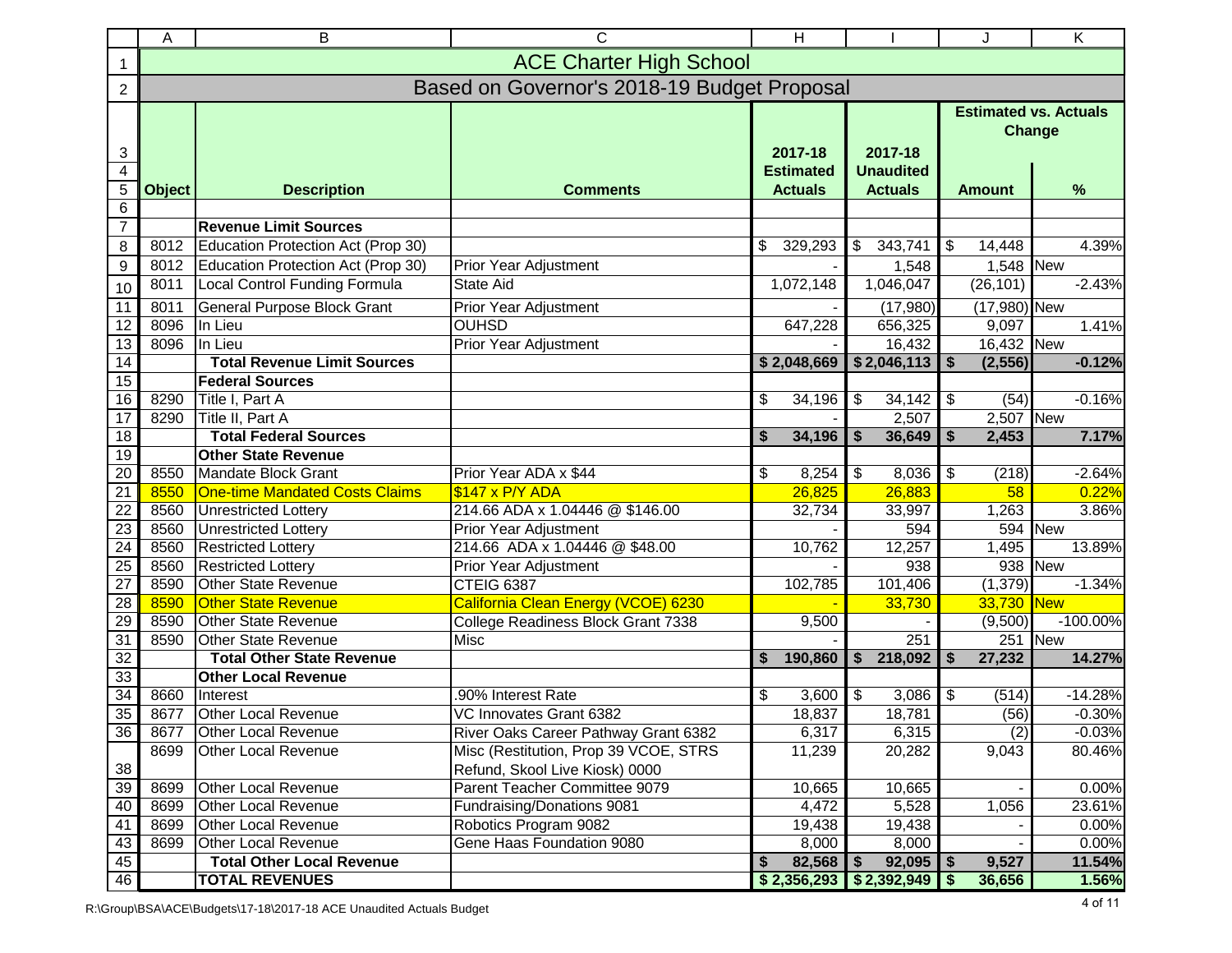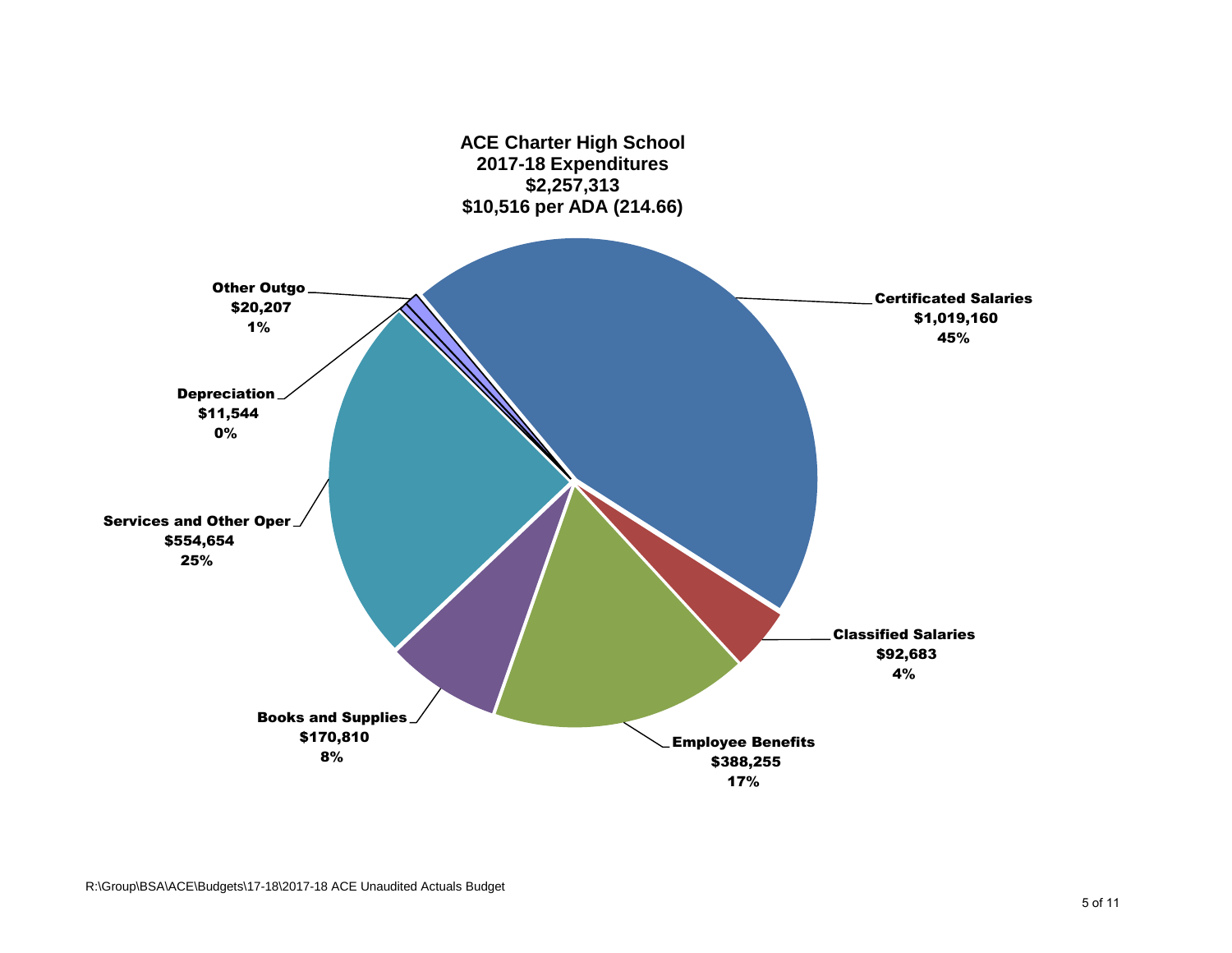|                                       | C<br>B<br>Α                                 |                                                                               |                                                                                                                          |                                               |                                               |                                      | K                                                  |  |  |  |
|---------------------------------------|---------------------------------------------|-------------------------------------------------------------------------------|--------------------------------------------------------------------------------------------------------------------------|-----------------------------------------------|-----------------------------------------------|--------------------------------------|----------------------------------------------------|--|--|--|
| 1                                     | <b>ACE Charter High School</b>              |                                                                               |                                                                                                                          |                                               |                                               |                                      |                                                    |  |  |  |
| $\overline{2}$                        | Based on Governor's 2018-19 Budget Proposal |                                                                               |                                                                                                                          |                                               |                                               |                                      |                                                    |  |  |  |
| 3<br>$\overline{4}$<br>$\overline{5}$ | <b>Object</b>                               | <b>Description</b>                                                            | <b>Comments</b>                                                                                                          | 2017-18<br><b>Estimated</b><br><b>Actuals</b> | 2017-18<br><b>Unaudited</b><br><b>Actuals</b> | <b>Amount</b>                        | <b>Estimated vs. Actuals</b><br><b>Change</b><br>% |  |  |  |
| $6\phantom{1}6$                       |                                             | <b>Certificated Salaries</b>                                                  |                                                                                                                          |                                               |                                               |                                      |                                                    |  |  |  |
| $\overline{7}$                        | 1100                                        | <b>Teachers</b>                                                               | 11.34 FTE Teachers                                                                                                       | \$<br>771,979                                 | $\sqrt[6]{2}$<br>759,891                      | $\sqrt{3}$<br>(12,088)               | $-1.57%$                                           |  |  |  |
| $\overline{8}$                        | 1110                                        | <b>Teachers - Substitutes</b>                                                 | <b>Teacher Subs</b>                                                                                                      | 14,004                                        | 17,670                                        | 3,666                                | 26.18%                                             |  |  |  |
| $\overline{9}$                        | 1130                                        | <b>Teacher Stipends</b>                                                       | <b>BTSA Stipends</b>                                                                                                     |                                               |                                               |                                      | 0.00%                                              |  |  |  |
| 10                                    | 1140                                        | <b>Extra Duty</b>                                                             | ASB, Robotics, Advisor, Intern, After-school,<br><b>CELDT</b>                                                            | 11,000                                        | 8,320                                         | (2,680)                              | $-24.36%$                                          |  |  |  |
| $\overline{11}$                       | 1200                                        | <b>Certificated Support Salaries</b>                                          | 1.00 FTE Counselor                                                                                                       | 83,332                                        | 83,332                                        |                                      | 0.00%                                              |  |  |  |
| 12<br>13                              | 1300                                        | Administration                                                                | 1.00 FTE Principal, One-Time Bonus, Admin<br>149,947<br>149,947<br><b>Stipends</b>                                       |                                               |                                               |                                      |                                                    |  |  |  |
| 14                                    |                                             | <b>Total Certificated Salaries</b>                                            |                                                                                                                          | \$1,030,262                                   | \$1,019,160                                   | $\sqrt{3}$<br>(11, 102)              | $-1.08%$                                           |  |  |  |
| 15                                    |                                             | <b>Classified Salaries</b>                                                    |                                                                                                                          |                                               |                                               |                                      |                                                    |  |  |  |
| 16                                    | 2100                                        | <b>Instructional Aides</b>                                                    | .00 FTE Paraeducator                                                                                                     | \$                                            | \$                                            | $\sqrt{3}$                           | 0.00%                                              |  |  |  |
| 18                                    | 2400                                        | <b>Clerical and Office</b>                                                    | 2.00 FTE Admin Assistant                                                                                                 | 96,494                                        | 92,683                                        | (3,811)                              | $-3.95%$                                           |  |  |  |
| 19                                    | 2400                                        | <b>Clerical and Office</b>                                                    | <b>Clerical Sub Hours</b>                                                                                                |                                               |                                               |                                      | 0.00%                                              |  |  |  |
| $\overline{20}$                       |                                             |                                                                               |                                                                                                                          |                                               |                                               |                                      |                                                    |  |  |  |
| $\overline{21}$                       |                                             | <b>Total Classified Salaries</b>                                              |                                                                                                                          | \$<br>96,494                                  | 92,683<br>S                                   | \$<br>(3,811)                        | $-3.95%$                                           |  |  |  |
| $\overline{22}$                       |                                             | <b>Benefits</b>                                                               |                                                                                                                          |                                               |                                               |                                      |                                                    |  |  |  |
| $\overline{23}$                       | 3100                                        | <b>STRS (Retirement)</b>                                                      | 14.430%                                                                                                                  | \$<br>147,756                                 | \$<br>144,501                                 | \$<br>(3,255)                        | $-2.20%$                                           |  |  |  |
| 24                                    | 3200                                        | <b>PERS</b> (Retirement)                                                      | 15.531%                                                                                                                  | 14,845                                        | 13,758                                        | (1,087)                              | $-7.32%$                                           |  |  |  |
| 25                                    | 3301                                        | Medicare                                                                      | 1.45%                                                                                                                    | 14,516                                        | 14,738                                        | 222                                  | 1.53%                                              |  |  |  |
| $\overline{26}$                       | 3302                                        | Medicare/OASDI                                                                | Medicare 1.45%/OASDI 6.2%                                                                                                | 7,146                                         | 6,855                                         | (291)                                | $-4.07%$                                           |  |  |  |
| $\overline{27}$                       | 3401                                        | Other State Revenue                                                           | \$13,158 per full-time employee                                                                                          | 172,159                                       | 159,654                                       | (12, 505)                            | $-7.26%$                                           |  |  |  |
| $\overline{28}$                       | 3402                                        | <b>Health and Welfare</b>                                                     | \$13,158 per full-time employee                                                                                          | 27,253                                        | 24,132                                        | (3, 121)                             | $-11.45%$                                          |  |  |  |
| 29                                    | 3500                                        | State Unemployment Insurance                                                  | 0.05%                                                                                                                    | 546                                           | 538                                           | (8)                                  | $-1.47%$                                           |  |  |  |
| 30                                    | 3600                                        | <b>Workers' Compensation</b>                                                  | 2.161%                                                                                                                   | 24,401                                        | 24,079                                        | (322)                                | $-1.32%$                                           |  |  |  |
| 31                                    | 3900                                        | <b>Other Benefits</b>                                                         |                                                                                                                          |                                               |                                               |                                      | 0.00%                                              |  |  |  |
| 32                                    |                                             | <b>Total Benefits</b>                                                         |                                                                                                                          | \$<br>408,622                                 | \$<br>388,255                                 | (20, 367)<br>$\overline{\mathbf{s}}$ | $-4.98%$                                           |  |  |  |
| 33 <sup>°</sup>                       |                                             | <b>Books and Supplies</b>                                                     |                                                                                                                          |                                               |                                               |                                      |                                                    |  |  |  |
| 34                                    | 4100                                        | <b>Textbooks</b><br>Online Curriculum (Pearson) 6300/0060<br>\$<br>$7,702$ \$ |                                                                                                                          | $2,142$ \$                                    | (5,560)                                       | $-72.19%$                            |                                                    |  |  |  |
| 35                                    | 4300                                        | <b>Materials and Supplies</b>                                                 | Instructional Supplies 1000 (Construction Class<br>Supplies/Tools, Other Instructional Supplies include<br>lottery) 0000 | 41,417                                        | 43,888                                        | 2,471                                | 5.97%                                              |  |  |  |
| 36                                    | 4300                                        | Materials and Supplies                                                        | First Aid Supplies 3140                                                                                                  | 500                                           |                                               | (500)                                | $-100.00\%$                                        |  |  |  |
| $\overline{37}$                       | 4300                                        | <b>Materials and Supplies</b>                                                 | School Administration 2700                                                                                               | 7,814                                         | 5,483                                         | (2, 331)                             | -29.83%                                            |  |  |  |

R:\Group\BSA\ACE\Budgets\17-18\2017-18 ACE Unaudited Actuals Budget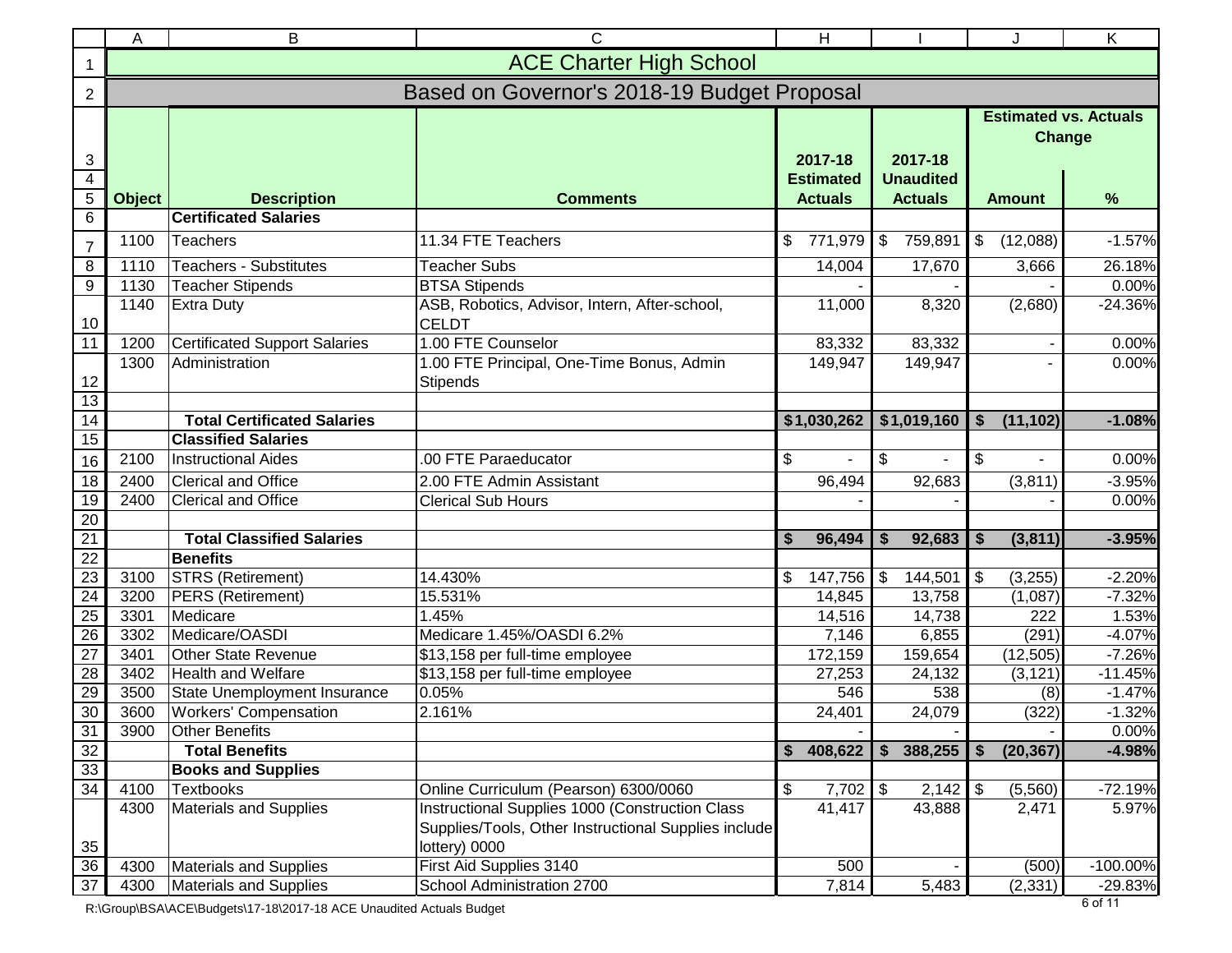|                         | C<br>Α<br>В                                 |                                       |                                                                                            |                                         |                          |                  |                         |                       | K           |  |  |
|-------------------------|---------------------------------------------|---------------------------------------|--------------------------------------------------------------------------------------------|-----------------------------------------|--------------------------|------------------|-------------------------|-----------------------|-------------|--|--|
|                         | <b>ACE Charter High School</b>              |                                       |                                                                                            |                                         |                          |                  |                         |                       |             |  |  |
| $\overline{2}$          | Based on Governor's 2018-19 Budget Proposal |                                       |                                                                                            |                                         |                          |                  |                         |                       |             |  |  |
|                         | <b>Estimated vs. Actuals</b>                |                                       |                                                                                            |                                         |                          |                  |                         |                       |             |  |  |
|                         |                                             |                                       |                                                                                            |                                         |                          |                  |                         |                       | Change      |  |  |
| 3                       |                                             |                                       |                                                                                            | 2017-18                                 |                          | 2017-18          |                         |                       |             |  |  |
| $\overline{\mathbf{4}}$ |                                             |                                       |                                                                                            | <b>Estimated</b>                        |                          | <b>Unaudited</b> |                         |                       |             |  |  |
| $\overline{5}$          | <b>Object</b>                               | <b>Description</b>                    | <b>Comments</b>                                                                            | <b>Actuals</b><br><b>Actuals</b>        |                          |                  |                         | <b>Amount</b>         | $\%$        |  |  |
| 38                      | 4300                                        | Materials and Supplies                | VC Innovates Grant 6382 (Makerspace containers,<br>3D printer, Promethean Board            | 13,110                                  |                          | 13,110           |                         |                       | 0.00%       |  |  |
| 40                      | 4300                                        | <b>Materials and Supplies</b>         | Chromebooks 0709                                                                           | 86,005                                  |                          | 86,004           |                         | (1)                   | 0.00%       |  |  |
| $\overline{41}$         | 4300                                        | Materials and Supplies                | CTEIG 6387                                                                                 |                                         | 443                      | 443              |                         |                       | 0.00%       |  |  |
| 42                      | 4300                                        | Materials and Supplies                | College Readiness Block Grant 7338                                                         | 2,306                                   |                          | 2,105            |                         | (201)                 | $-8.72%$    |  |  |
| 43                      | 4300                                        | Materials and Supplies                | Maintenance and Operations 8100                                                            | 3,310                                   |                          | 1,816            |                         | (1, 494)              | $-45.14%$   |  |  |
| 44                      | 4300                                        | <b>Materials and Supplies</b>         | Technology 0000                                                                            | 1,108                                   |                          | 1,108            |                         |                       | 0.00%       |  |  |
| 45                      | 4300                                        | <b>Materials and Supplies</b>         | Parent Teacher Committee 9079                                                              |                                         |                          |                  |                         |                       | 0.00%       |  |  |
| 46                      | 4300                                        | Materials and Supplies                | Donation Account 9081                                                                      | 666                                     |                          | 679              |                         | 13<br>(1,029)         | 1.95%       |  |  |
| 47                      | 4300                                        | <b>Materials and Supplies</b>         | Robotics Program 9082                                                                      | 6,046                                   |                          | 5,017            |                         | $-17.02%$             |             |  |  |
| 48                      | 4300                                        | Materials and Supplies                | Microsoft Vouchers 9150                                                                    |                                         |                          |                  |                         |                       | 0.00%       |  |  |
| 49                      | 4300                                        | Materials and Supplies                | Misc Supplies 2100                                                                         | 275                                     |                          | 275              |                         |                       | 0.00%       |  |  |
| 50                      | 4300                                        | Materials and Supplies                | Title 1 Supplies 3010                                                                      | 172                                     |                          | 172              |                         |                       | 0.00%       |  |  |
| 54                      | 4400                                        | Non-capitalized Equipment             | VC Innovates Grant 6382                                                                    | 4,255                                   |                          | 4,255            |                         |                       | 0.00%       |  |  |
|                         | 4400                                        | Non-capitalized Equipment             | CTEIG 6387 (Makerspace - Expense was<br>capitalized and will be depreciated over 25 years) | 101,652                                 |                          |                  |                         | (101, 652)            | $-100.00\%$ |  |  |
| 56                      |                                             |                                       |                                                                                            |                                         |                          |                  |                         |                       |             |  |  |
| 57                      | 4400                                        | Non-capitalized Equipment             | Lenovo Workstation, Teacher Laptop                                                         | 2,383                                   |                          | 3,057            |                         | 674                   | 28.28%      |  |  |
| 59                      | 4400                                        | Non-capitalized Equipment             | Water Filtration System 2700                                                               | 1,256                                   |                          | 1,256            |                         |                       | 0.00%       |  |  |
| 62                      |                                             | <b>Total Books and Supplies</b>       |                                                                                            | 280,420<br>\$                           |                          | 170,810<br>\$    | $\mathbf{s}$            | (109, 610)            | $-39.09%$   |  |  |
| 63                      |                                             | <b>Other Services and Operating</b>   |                                                                                            |                                         |                          |                  |                         |                       |             |  |  |
|                         | 5100                                        | <b>Transportation</b>                 | Transportation (Added one more bus for 2017-18,                                            | $\mathbf{\$}$<br>120,000                | \$ 116,519<br>$\sqrt{3}$ |                  | (3,481)                 | $-2.90%$              |             |  |  |
|                         |                                             |                                       | According to VCOE transportation department -                                              |                                         |                          |                  |                         |                       |             |  |  |
| 64                      |                                             |                                       | 25% increase for 2018-19)                                                                  |                                         |                          |                  |                         |                       |             |  |  |
| 65                      |                                             | <b>Transportation - Subagreements</b> | \$116,519<br>\$<br>120,000                                                                 |                                         |                          |                  | \$                      | (3, 481)              | $-2.90%$    |  |  |
| 66                      |                                             |                                       |                                                                                            |                                         |                          |                  |                         |                       |             |  |  |
| 67                      | 5200                                        | <b>Travel and Conference</b>          | Car Allowance for School Director                                                          | $\overline{\mathcal{F}}$<br>\$<br>1,200 |                          | 1,200            | $\overline{\mathbf{3}}$ |                       | 0.00%       |  |  |
| 68                      | 5210                                        | <b>Travel and Conference</b>          | Admin Staff Mileage 2700                                                                   | 534<br>31                               |                          | (503)            | $-94.19%$               |                       |             |  |  |
| 69                      | 5220                                        | <b>Travel and Conference</b>          | Admin Staff Development                                                                    | 2,270                                   |                          | 995              |                         | (1, 275)<br>$-56.17%$ |             |  |  |
| 70                      | 5220                                        | <b>Travel and Conference</b>          | Instructional Staff Development (includes 3110)                                            | 6,550                                   |                          | 1,596            |                         | (4, 954)<br>-75.63%   |             |  |  |
| $\overline{71}$         | 5220                                        | <b>Travel and Conference</b>          | Instructional Staff Development 0709                                                       | 1,000                                   |                          |                  |                         | (1,000)<br>-100.00%   |             |  |  |
| 72                      | 5220                                        | <b>Travel and Conference</b>          | Title II, Part A 4035                                                                      |                                         |                          | 2,400            |                         | 2,400 New             |             |  |  |
| 73                      | 5220                                        | <b>Travel and Conference</b>          | ROA Career Pathway Grant 6382                                                              | 2,102                                   |                          | 2,101            | (1)<br>$-0.05%$         |                       |             |  |  |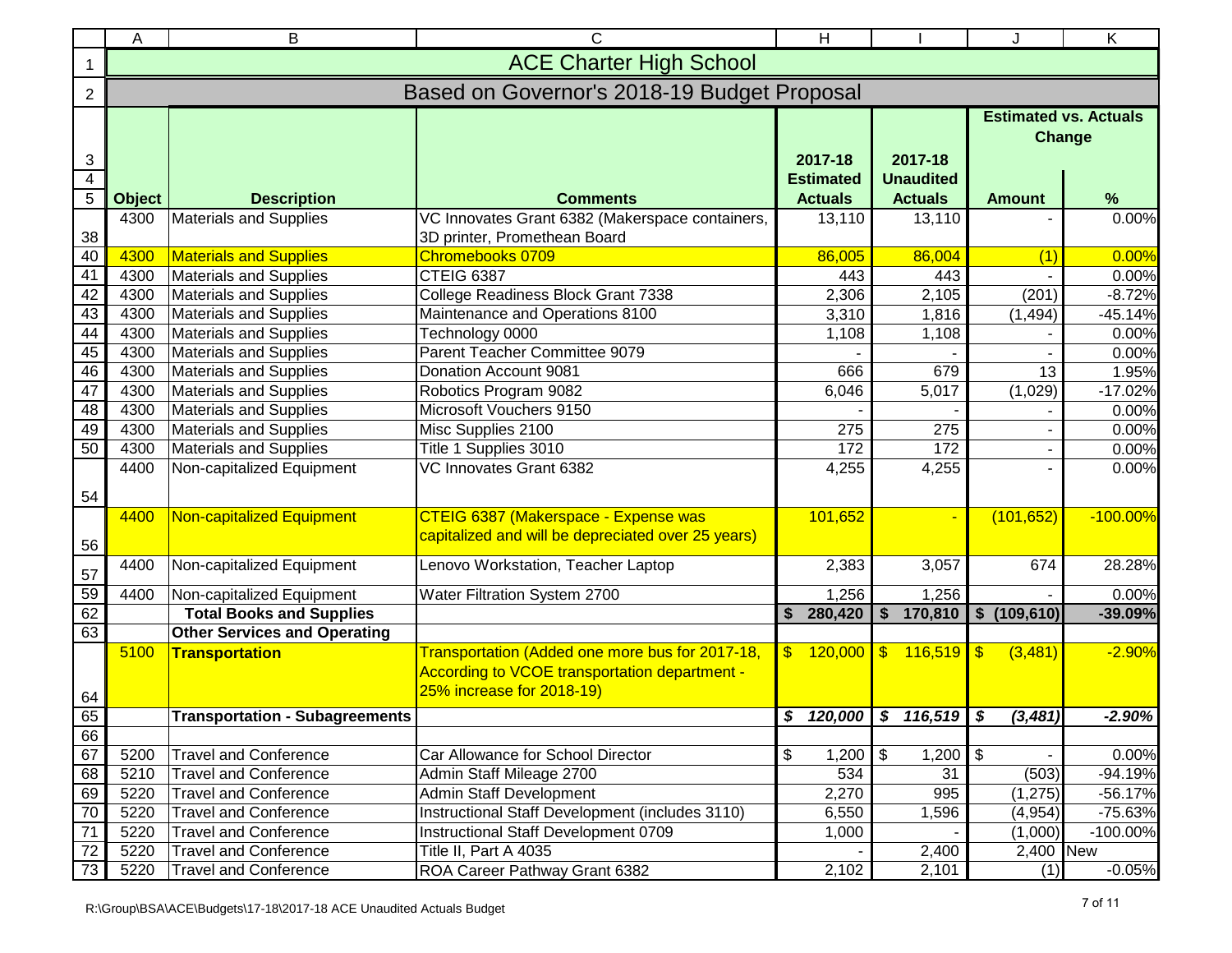|                                  | B<br>C<br>H<br>Α                            |                                          |                                                                             |                           |                                    |                                    | Κ                          |                                        |           |  |
|----------------------------------|---------------------------------------------|------------------------------------------|-----------------------------------------------------------------------------|---------------------------|------------------------------------|------------------------------------|----------------------------|----------------------------------------|-----------|--|
| 1                                | <b>ACE Charter High School</b>              |                                          |                                                                             |                           |                                    |                                    |                            |                                        |           |  |
| $\overline{2}$                   | Based on Governor's 2018-19 Budget Proposal |                                          |                                                                             |                           |                                    |                                    |                            |                                        |           |  |
| 3                                |                                             |                                          |                                                                             |                           | 2017-18<br>2017-18                 |                                    |                            | <b>Estimated vs. Actuals</b><br>Change |           |  |
| $\overline{4}$<br>$\overline{5}$ | <b>Object</b>                               | <b>Description</b>                       | <b>Comments</b>                                                             |                           | <b>Estimated</b><br><b>Actuals</b> | <b>Unaudited</b><br><b>Actuals</b> |                            | <b>Amount</b>                          | %         |  |
|                                  | 5220                                        | <b>Travel and Conference</b>             | College Readiness 7338 (International                                       |                           | 6,709                              | 6,710                              |                            |                                        | 0.01%     |  |
| 76                               |                                             |                                          | Baccalaureate)                                                              |                           |                                    |                                    |                            |                                        |           |  |
| $\overline{77}$                  |                                             | <b>Total Travel and Conference</b>       |                                                                             | S                         | 20,365                             | 15,033<br>\$                       | \$                         | (5, 332)                               | $-26.18%$ |  |
| 78                               | 5300                                        | Dues and Memberships                     | CCSA, CAWEE                                                                 | \$                        | 2,100                              | \$<br>2,100                        | $\sqrt{3}$                 |                                        | 0.00%     |  |
| 79                               |                                             |                                          |                                                                             |                           |                                    |                                    |                            |                                        |           |  |
| 80                               |                                             | <b>Total Dues and Memberships</b>        |                                                                             | \$                        | 2,100                              | \$<br>2,100                        | $\boldsymbol{\mathcal{S}}$ | $\blacksquare$                         | 0.00%     |  |
| 82                               | 5450                                        | Insurance                                | Liability Insurance                                                         | \$                        | 8,433                              | \$<br>8,433                        | $\sqrt{3}$                 |                                        | 0.00%     |  |
| 83                               |                                             | <b>Total Insurance</b>                   |                                                                             | \$                        | 8,433                              | \$<br>8,433                        | $\sqrt{s}$                 |                                        | 0.00%     |  |
| 84                               | 5710                                        | <b>Materials and Supplies</b>            | Computer Lease 7405                                                         | $\boldsymbol{\mathsf{S}}$ |                                    | \$                                 | $\boldsymbol{\mathsf{S}}$  |                                        | 0.00%     |  |
| 85                               |                                             |                                          |                                                                             |                           |                                    |                                    |                            |                                        |           |  |
| 86                               |                                             | <b>Total Transfer of Direct Costs</b>    |                                                                             | \$                        |                                    | \$                                 | \$                         |                                        | 0.00%     |  |
| 87                               | 5600                                        | Lease                                    | Copier Lease                                                                | $\overline{\mathbf{3}}$   | 9,617                              | $\boldsymbol{\mathsf{S}}$<br>8,688 | $\overline{\mathfrak{s}}$  | (929)                                  | $-9.66%$  |  |
| 89                               | 5600                                        | <b>Facilities</b>                        | <b>Facility Rent (Two more classrooms)</b>                                  |                           | 88,871                             | 88,533                             |                            | (338)                                  | $-0.38%$  |  |
| 90                               | 5600                                        | <b>Equipment Repairs</b>                 | <b>Equipment Repairs</b>                                                    |                           | 1,712                              | 1,900                              |                            | 188                                    | 10.98%    |  |
| 91                               |                                             | <b>Total Leases, Rentals and Repairs</b> |                                                                             | \$                        | 100,200                            | \$<br>99,121                       | \$                         | (1,079)                                | $-1.08%$  |  |
| 92<br>93                         | 5800                                        | <b>Professional Services</b>             | Advertising, Website & Other Admin Fees 7200                                | \$                        | 7,594                              | \$<br>6,137                        | $\mathfrak{F}$             | (1, 457)                               | $-19.19%$ |  |
| 94                               | 5800<br>5800                                | <b>Professional Services</b>             | Courier Services/TS Laptop Services 2700                                    |                           | 1,200                              | 1,430                              |                            | 230                                    | 19.17%    |  |
|                                  |                                             | <b>Professional Services</b>             | Oversight Fee 1%                                                            |                           | 20,487                             | 20,461                             |                            | (26)                                   | $-0.13%$  |  |
| 95                               | 5800                                        | <b>Professional Services</b>             | Technology Services 1000-0TEC                                               |                           | 9,229                              | 7,204                              |                            | (2,025)                                | $-21.94%$ |  |
| 96                               | 5800                                        | <b>Professional Services</b>             | School Admin (Q Software, Escape, SIS/Hosting<br>Agreement) 2700            |                           | 13,283                             | 11,362                             |                            | (1,921)                                | $-14.46%$ |  |
| 97                               | 5800                                        | <b>Professional Services</b>             | WASC/College Board 2700                                                     |                           | 2,100                              | 880                                |                            | (1,220)                                | $-58.10%$ |  |
| 98                               | 5800                                        | <b>Professional Services</b>             | Technology Services 0060 0TEC                                               |                           | 5,149                              | 1,806                              |                            | (3, 343)                               | $-64.93%$ |  |
| 99                               | 5800                                        | <b>Professional Services</b>             | Maintenance 8100                                                            |                           | 1,875                              | 1,071                              |                            | (804)                                  | $-42.88%$ |  |
| 100                              | 5800                                        | <b>Professional Services</b>             | Instructional Services (includes Project Lead the<br>Way) 1000              |                           | 13,458<br>14,228                   |                                    |                            | 770                                    | 5.72%     |  |
| 102                              |                                             | 5800 Professional Services               | College Readiness Block Gran (IB Program/Study<br>Smart Tutors) 7338        |                           | 23,242<br>23,242                   |                                    |                            |                                        | 0.00%     |  |
| 103                              | 5800                                        | <b>Professional Services</b>             | Misc Services 2100                                                          | 144                       |                                    | 144                                |                            |                                        | 0.00%     |  |
| 104                              | 5800                                        | <b>Professional Services</b>             | Career Pathway Grant ROA (Naviance Software)                                |                           | 4,215<br>4,214                     |                                    |                            | (1)                                    | $-0.02%$  |  |
| $105$                            | 5800                                        | <b>Professional Services</b>             | Instructional Services (Apex software, After-school<br>transportation) 3010 |                           | 5,984<br>4,386                     |                                    |                            | (1,598)                                | $-26.70%$ |  |
| 106                              | 5800                                        | <b>Professional Services</b>             | California Clean Energy 6230                                                |                           | 1,442<br>1,442                     |                                    |                            |                                        | 0.00%     |  |
| $107$                            | 5800                                        | <b>Professional Services</b>             | CTEIG 6387 (Skills USA)                                                     |                           | 690                                | 690                                |                            |                                        | 0.00%     |  |
| 108                              | 5800                                        | <b>Professional Services</b>             | Board/STRS 7100                                                             |                           |                                    | 16                                 |                            |                                        | 16 New    |  |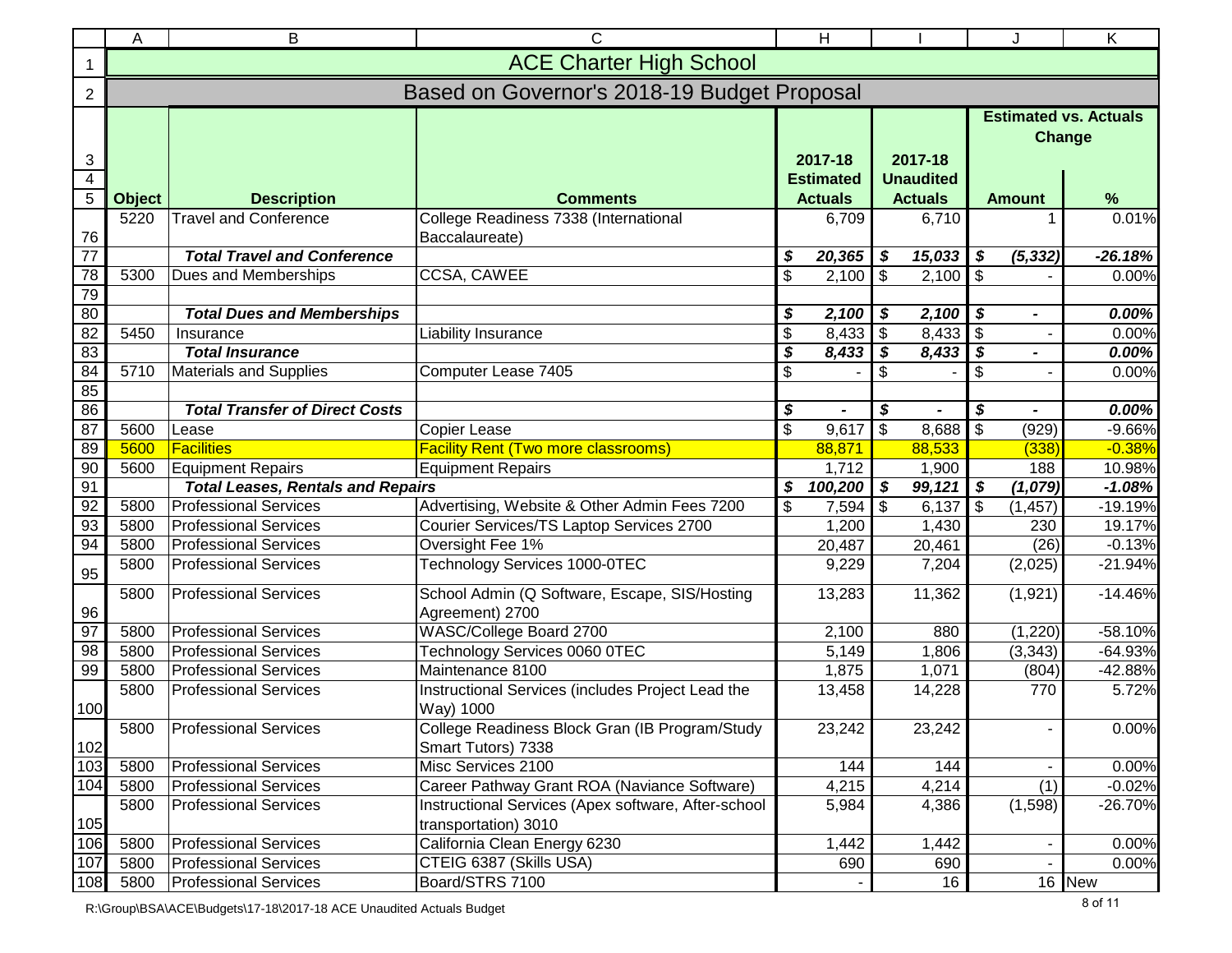|                                | $\overline{\text{C}}$<br>B<br>A<br><b>ACE Charter High School</b> |                                                                                                      |                                                             |                                                                     |                           |                                       | $\overline{\mathsf{K}}$ |  |  |  |
|--------------------------------|-------------------------------------------------------------------|------------------------------------------------------------------------------------------------------|-------------------------------------------------------------|---------------------------------------------------------------------|---------------------------|---------------------------------------|-------------------------|--|--|--|
| $\mathbf 1$                    |                                                                   |                                                                                                      |                                                             |                                                                     |                           |                                       |                         |  |  |  |
| $\overline{2}$                 | Based on Governor's 2018-19 Budget Proposal                       |                                                                                                      |                                                             |                                                                     |                           |                                       |                         |  |  |  |
| $\mathbf{3}$<br>$\overline{4}$ |                                                                   | <b>Estimated vs. Actuals</b><br>Change<br>2017-18<br>2017-18<br><b>Unaudited</b><br><b>Estimated</b> |                                                             |                                                                     |                           |                                       |                         |  |  |  |
| $\overline{5}$                 | <b>Object</b>                                                     | <b>Description</b>                                                                                   | <b>Comments</b>                                             | <b>Actuals</b>                                                      | <b>Actuals</b>            | <b>Amount</b>                         | %                       |  |  |  |
| 109                            | 5800                                                              | <b>Professional Services</b>                                                                         | Donations 9081                                              | $\overline{3,}267$                                                  | 5,193                     | 1,926                                 | 58.95%                  |  |  |  |
| 110                            | 5800                                                              | <b>Professional Services</b>                                                                         | Robotics Program 9082 (Registration Fees &<br>Lodging)      | 20,848                                                              | 13,157                    | (7,691)                               | -36.89%                 |  |  |  |
| 112                            | 5800                                                              | <b>Professional Services</b>                                                                         | <b>Educator Effectiveness 6264</b>                          | 6,000                                                               | 6,000                     |                                       | 0.00%                   |  |  |  |
| 114                            | 5800                                                              | <b>Professional Services</b>                                                                         | Food Cost 9531 (Rio School District)                        | 18,616                                                              | 13,000                    | (5,616)                               | $-30.17%$               |  |  |  |
| 115                            | 5800                                                              | <b>Professional Services</b>                                                                         | VC Innovates Grant 6382                                     | 550                                                                 | 550                       |                                       | 0.00%                   |  |  |  |
| 116                            | 5800                                                              | <b>Professional Services</b>                                                                         | Parent Teacher Committee 9079 (Spring Fest, 501<br>c3 fees) | 3,305                                                               | 3,304                     | (1)                                   | $-0.03%$                |  |  |  |
| $117$                          | 5801                                                              | <b>Professional Services</b>                                                                         | <b>Audit Cost</b>                                           | 9,010                                                               | 8,850                     | (160)                                 | $-1.78%$                |  |  |  |
| 118                            | 5803                                                              | <b>Professional Services</b>                                                                         | <b>BSA Fees</b>                                             | 153,476                                                             | 155,308                   | 1,832                                 | 1.19%                   |  |  |  |
| 119                            | 5804                                                              | <b>Professional Services</b>                                                                         | TB Test & fingerprints                                      | 734                                                                 | 874                       | 140                                   | 19.07%                  |  |  |  |
| 120                            | 5805                                                              | <b>Professional Services</b>                                                                         | Field Trips - Additional Transportation Costs               | 6,023                                                               | 1,771                     | (4, 252)                              | $-70.60%$               |  |  |  |
| 121                            | 5805                                                              | <b>Professional Services</b>                                                                         | Transportation (PTC) 9079                                   | 927                                                                 | 927                       |                                       | 0.00%                   |  |  |  |
| 123                            | 5899                                                              | <b>Professional Services</b>                                                                         | Legal                                                       | 2,730                                                               | 2,730                     |                                       | 0.00%                   |  |  |  |
| 124                            |                                                                   |                                                                                                      |                                                             |                                                                     |                           |                                       |                         |  |  |  |
| 125                            |                                                                   | <b>Total Professional Services</b>                                                                   |                                                             | \$<br>335,578                                                       | 310,377<br>\$             | \$<br>(25, 201)                       | $-7.51%$                |  |  |  |
| 126                            | 5901                                                              | Communication                                                                                        | Phone (includes phone allowance for Director<br>\$1,200     | \$<br>3,145                                                         | \$<br>2,896               | \$<br>(249)                           | $-7.92%$                |  |  |  |
| 127                            | 5902                                                              | Communication                                                                                        | Internet                                                    | 3,645                                                               |                           | (3,645)                               | $-100.00%$              |  |  |  |
| 128                            | 5903                                                              | Communication                                                                                        | Postage                                                     | 512                                                                 | 175                       | (337)                                 | $-65.82%$               |  |  |  |
| 129                            |                                                                   | <b>Total Communication</b>                                                                           |                                                             | 7,302<br>\$                                                         | 3,071<br>$\boldsymbol{s}$ | $\boldsymbol{\mathsf{s}}$<br>(4, 231) | $-57.94%$               |  |  |  |
| 130                            |                                                                   | <b>Total Other Services and Operating</b>                                                            |                                                             | $\overline{\mathbf{s}}$<br>593,978                                  | 554,654<br>$\mathbf{s}$   | \$<br>(39, 324)                       | $-6.62%$                |  |  |  |
| 131                            |                                                                   | <b>Depreciation</b>                                                                                  |                                                             |                                                                     |                           |                                       |                         |  |  |  |
| 132                            | 6900                                                              | Depreciation                                                                                         | Computer Lease (Capital Lease)                              | \$<br>8,189                                                         | 11,544<br>\$              | \$<br>3,355                           | 40.97%                  |  |  |  |
| 133                            |                                                                   | <b>Total Equip. and Depr.</b>                                                                        |                                                             | \$<br>8,189                                                         | \$<br>11,544              | \$<br>3,355                           | 40.97%                  |  |  |  |
| 134                            |                                                                   | <b>Other Outgo</b>                                                                                   |                                                             |                                                                     |                           |                                       |                         |  |  |  |
| 135                            | 7141                                                              | <b>Excess Cost to Districts</b>                                                                      | <b>Special Education Excess Costs</b>                       | $\frac{1}{2}$<br>40,352<br>$\mathbf{\$}$<br>20,200<br>$\mathbf{\$}$ |                           | (20, 152)                             | $-49.94%$               |  |  |  |
| 136                            | 7438                                                              | Interest                                                                                             | <b>Computer Lease Interest</b>                              | 11                                                                  | $\overline{7}$            | (4)                                   | -36.36%                 |  |  |  |
| 137                            |                                                                   | <b>Total Equip. and Depr.</b>                                                                        |                                                             | 40,363<br>S                                                         | 20,207                    | (20, 156)<br>\$                       | $-49.94%$               |  |  |  |
| 138                            |                                                                   | <b>TOTAL EXPENDITURES</b>                                                                            |                                                             | \$2,458,328                                                         | \$2,257,313               | \$ (201, 015)                         | $-8.18%$                |  |  |  |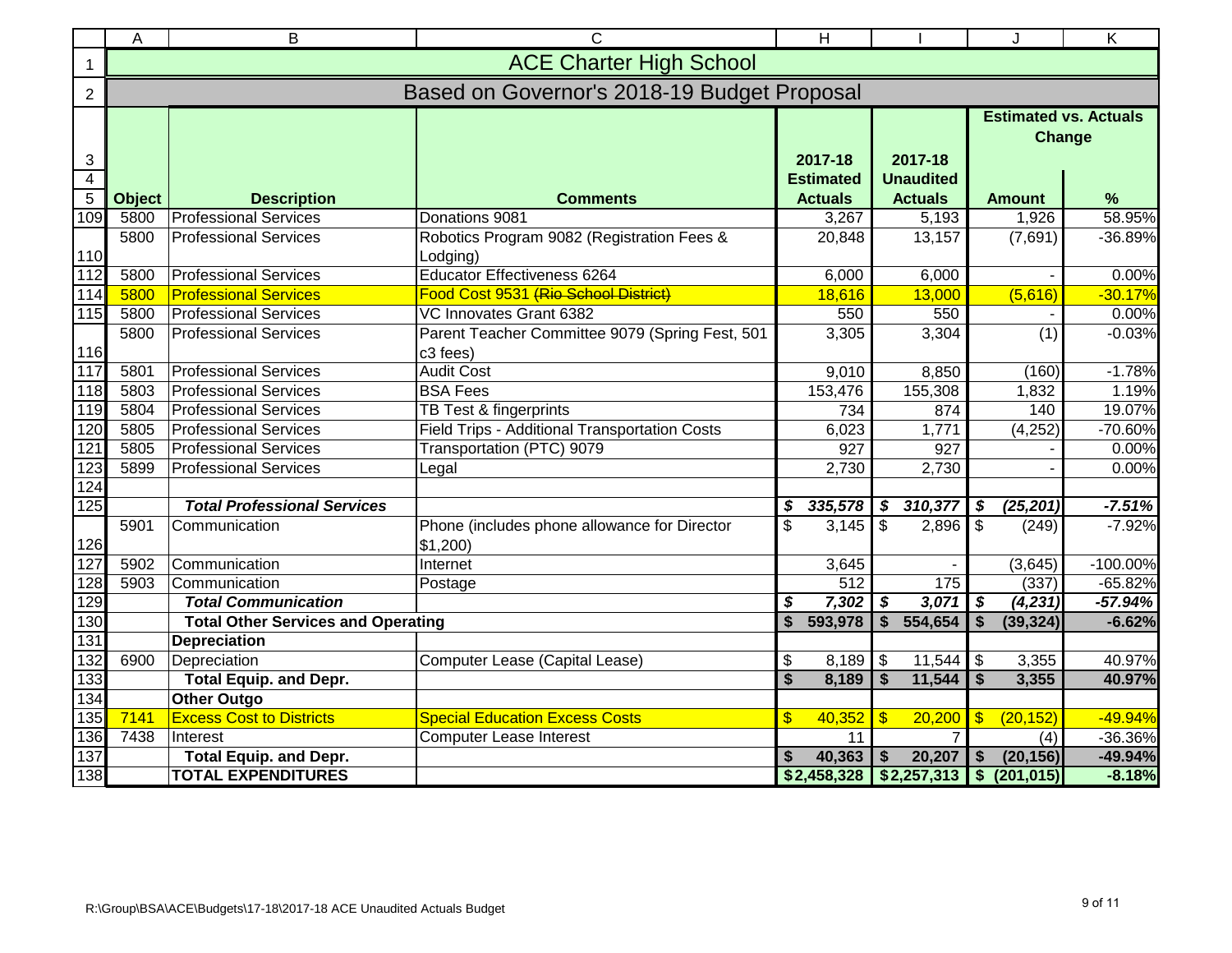|                                       | Α            | $\mathsf{C}$<br>B                                              | H                                             |                                               |                                                         | J          | Κ                | S                                                                                                                       |
|---------------------------------------|--------------|----------------------------------------------------------------|-----------------------------------------------|-----------------------------------------------|---------------------------------------------------------|------------|------------------|-------------------------------------------------------------------------------------------------------------------------|
| 1                                     |              |                                                                |                                               | <b>ACE Charter High School</b>                |                                                         |            |                  |                                                                                                                         |
| 2                                     |              |                                                                | Based on Governor's 2018-19 Budget Proposal   |                                               |                                                         |            |                  |                                                                                                                         |
| 3<br>$\overline{4}$<br>$\overline{5}$ | Object       | <b>Description</b>                                             | 2017-18<br><b>Estimated</b><br><b>Actuals</b> | 2017-18<br><b>Unaudited</b><br><b>Actuals</b> | <b>Estimated vs. Actuals</b><br>Change<br><b>Amount</b> |            | %                |                                                                                                                         |
|                                       |              | <b>REVENUES:</b>                                               | Enrollment                                    | Enrollment                                    |                                                         |            |                  | Enrollment/ADA - 2017-18: 235/214.66, 2018-19:                                                                          |
| 6                                     |              |                                                                | 235                                           | 235                                           |                                                         |            |                  | 260/241.80, 2019-20: 260/241.80, 2020/21: 260/241.80                                                                    |
| 7                                     |              | 8010-8099 Revenue Limit Sources                                | \$2,048,669                                   | $$2,046,113$ \\$                              |                                                         | (2, 556)   |                  | -0.12% Local Control Funding Formula 17/18: GAP 45.17%,<br>18/19: GAP 100.00%, 19/20 GAP 100.00%, 20/21: GAP<br>100.00% |
| 8                                     |              | 8100-8299 Federal Revenue                                      | 34.196                                        | 36.649                                        |                                                         | 2.453      | 7.17%            |                                                                                                                         |
| $\overline{9}$                        |              | 8300-8599 Other State                                          | 190.860                                       | 218,092                                       |                                                         | 27,232     | 14.27%           |                                                                                                                         |
| 10                                    |              | 8600-8799 Other Local                                          | 82,568                                        | 92,095                                        |                                                         | 9,527      | 11.54%           |                                                                                                                         |
| 11                                    |              | <b>TOTAL REVENUES</b>                                          | \$2,356,293                                   | \$2,392,949                                   |                                                         | 36,656     | 1.56%            |                                                                                                                         |
| 12                                    |              | <b>EXPENDITURES</b>                                            |                                               |                                               |                                                         |            |                  |                                                                                                                         |
| 13                                    |              | 1000-1999 Certificated Salaries                                |                                               | $$1,030,262$ $$1,019,160$ \$                  |                                                         | (11, 102)  | $-1.08%$         | Teacher FTE - 2017-18: 11.34, 2018-19: 13.50, 2019-<br>20: 13.50, 2020-21: 13.50                                        |
| 14                                    |              | 2000-2999 Classified Salaries                                  | 96,494                                        | 92,683                                        |                                                         | (3,811)    | $-3.95%$         | Administration Assistants 2.0 FTE                                                                                       |
| 15                                    |              | 3000-3999 Employee Benefits                                    | 408,622                                       | 388,255                                       |                                                         | (20, 367)  | -4.98%           |                                                                                                                         |
| 16                                    |              | 4000-4999 Books and Supplies                                   | 280,420                                       | 170,810                                       |                                                         | (109, 610) | -39.09%          |                                                                                                                         |
| 17                                    |              | 5000-5999 Services and Other Operating                         | 593,978                                       | 554,654                                       |                                                         | (39, 324)  | $-6.62%$         |                                                                                                                         |
| 18                                    |              | 6000-6999 Depreciation                                         | 8,189                                         | 11,544                                        |                                                         | 3,355      | 40.97%           |                                                                                                                         |
| 19                                    |              | 7000-7999 Other Outgo                                          | 40,363                                        | 20,207                                        |                                                         | (20, 156)  | -49.94%          | Special Ed Excess Costs/Lease Interest                                                                                  |
| $\overline{20}$                       |              | <b>TOTAL EXPENDITURES</b>                                      | \$2,458,328                                   | $$2,257,313$ \\$                              |                                                         | (201, 015) | $-8.18%$         |                                                                                                                         |
| 21                                    |              | <b>NET INCREASE/(DECREASE)</b>                                 | \$ (102,035)                                  | $\overline{\mathbf{s}}$<br>135,636            | <b>S</b>                                                | 237,671    | $-232.93%$       |                                                                                                                         |
| $\overline{22}$                       | 9791         | Beginning Balance                                              | 370,412                                       | 370,412                                       |                                                         |            | 0.00%            |                                                                                                                         |
| 23                                    |              | <b>ENDING FUND BALANCE</b>                                     | 268,377<br>\$                                 | 506,048<br>\$                                 | \$                                                      | 237,671    | 88.56%           |                                                                                                                         |
| 24                                    |              | <b>COMPONENTS OF ENDING FUND BALANCE</b>                       |                                               |                                               |                                                         |            |                  |                                                                                                                         |
| 25                                    | 9797<br>9797 | California Clean Energy 6230 (VCOE)<br>Restricted Lottery 6300 | \$<br>29,782                                  | \$<br>$22,209$ \$                             |                                                         | (7, 573)   | $-25.43%$        |                                                                                                                         |
| 26<br>27                              | 9797         | Educator Effectiveness 6264                                    | 6,565                                         | 14,557                                        |                                                         | 7,992      | 121.74%<br>0.00% |                                                                                                                         |
| 28                                    | 9797         | College Readiness 7338                                         | 23,255                                        | 12,528                                        |                                                         | (10, 727)  | $-46.13%$        |                                                                                                                         |
| 29                                    | 9797         | Prop 39 Depreciation 9062                                      | 35,333                                        | 3,299                                         |                                                         | (32,034)   | $-90.66%$        |                                                                                                                         |
| 30                                    | 9797         | Parent Teacher Committee 9079                                  | 5,620                                         | 3,888                                         |                                                         | (1, 732)   | $-30.82%$        |                                                                                                                         |
| 31                                    | 9797         | Fundraising/Donations 9081                                     | 37,773                                        | 36,890                                        |                                                         | (883)      | $-2.34%$         |                                                                                                                         |
| 32                                    | 9797         | Gene Haas Foundation 9080                                      | 8,000                                         | 8,000                                         |                                                         |            | 0.00%            |                                                                                                                         |
| 33                                    | 9797         | Robotics Program 9082                                          |                                               | 3,264                                         |                                                         | 3,264 New  |                  |                                                                                                                         |
| 34                                    | 9796         | Economic Uncert. (Greater of 5% or \$66K)                      | 122,916                                       | 112,866                                       |                                                         | (10,050)   | $-8.18%$         |                                                                                                                         |
| 35                                    |              | Economic Uncert. %                                             | 5.00%                                         | 5.00%                                         |                                                         | 0.00%      | 0.00%            |                                                                                                                         |
| 36                                    | 9790         | Unrestricted Lottery 1100                                      | 29,734                                        |                                               |                                                         | (29, 734)  | $-100.00%$       |                                                                                                                         |
| 37                                    | 9790         | Mandated Cost Block Grant 0060                                 |                                               | 85,118                                        |                                                         | 85,118 New |                  |                                                                                                                         |
| 38                                    | 9790         | Prop 39 Depreciation 0062                                      |                                               | 73,657                                        |                                                         | 73,657     | <b>New</b>       |                                                                                                                         |
| 39                                    | 9790         | CTEIG Depreciation (Makerspace) 0063                           |                                               | 96,549                                        |                                                         | 96,549 New |                  |                                                                                                                         |
| 40                                    | 9790         | Undesignated - 0000                                            | (30,601)                                      | 33,223                                        |                                                         | 63,824     | -208.57%         |                                                                                                                         |
| 41                                    |              | <b>ENDING FUND BALANCE</b>                                     | 268,377<br>\$                                 | \$<br>$506,048$ \$                            |                                                         | 237,671    | 88.56%           |                                                                                                                         |